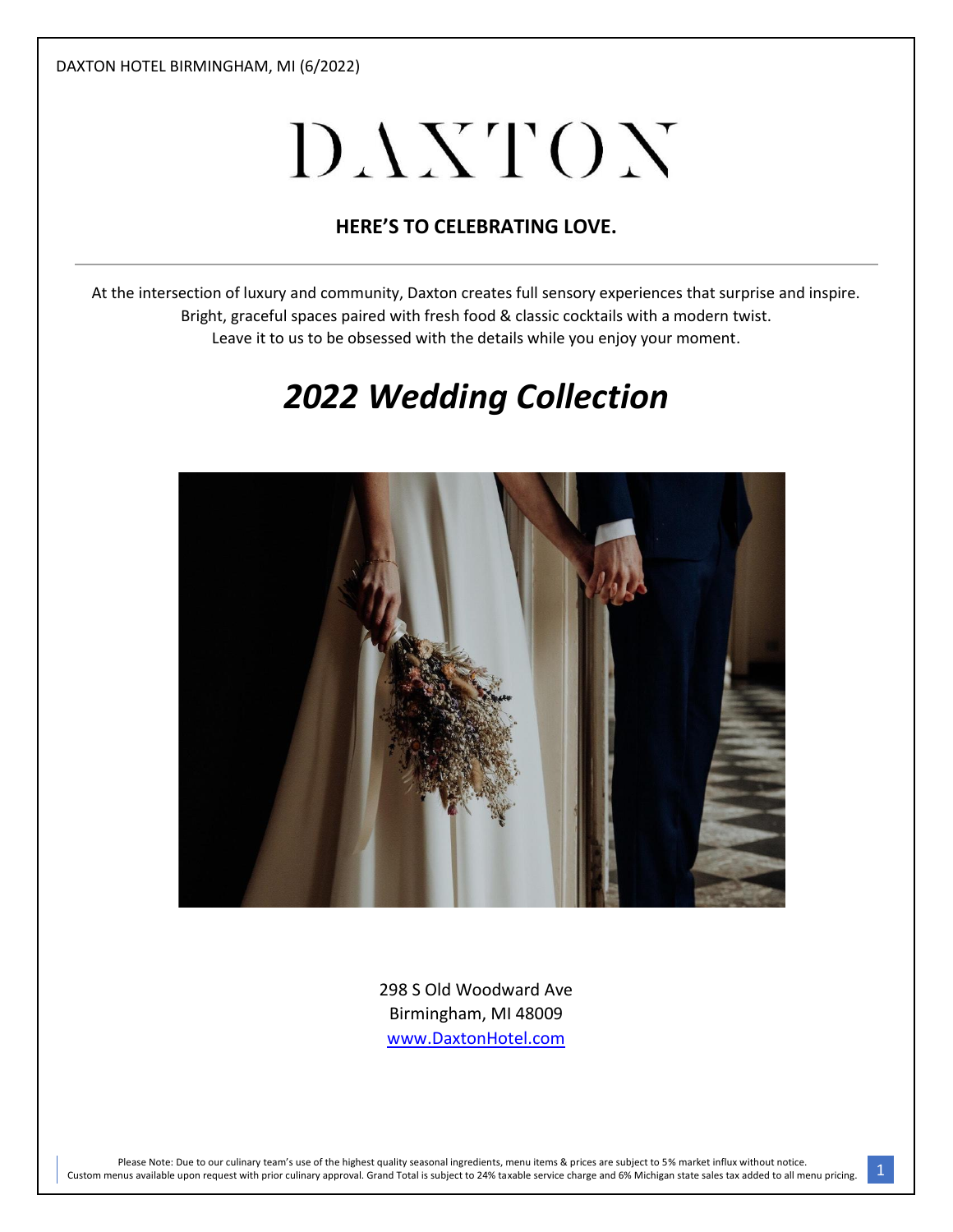# *A DAXTON RECEPTION*

#### **INCLUDES…**

- ❖ Chef-driven cuisine from the culinary team of Daxton's Madam restaurant
- ❖ Choice of White or Black Linen
- ❖ 63"x 87" Oval Round Tables
- ❖ Gray Parquet Dance Floor
- ❖ Grey Plush Banquet Chairs
- ❖ China, Glassware, Silverware
- ❖ Standard Table Numbers & Stands
- ❖ Discounted Sleeping Room Block
- ❖ Discounted Suite for Wedding Couple



# **A COCKTAIL HOUR IN THE PARLORS**

In addition to our Gallery pre-function space, guests can experience the beautiful natural light and high windows that Parlors I & II offer. Looking out on Old Woodward, option to lounge in comfort under sculptural fireplace art or stroll the custom art-covered walls in the Gallery.

- ❖ Each Parlor is 632 sq. ft.
- ❖ Curated lounge furniture
- ❖ Parlors are for cocktail hour space only, reception takes place in ballroom

## **RECEPTION IN A MODERN BALLROOM**

Soaring ceilings and sparkly lighting, the Salon Ballroom was designed to stun. Minimalist color story and maximum style provide a refined backdrop.

- ❖ 3,818 sq. ft.
- ❖ 180-200 Guests
- ❖ 20' x 20' dance floor

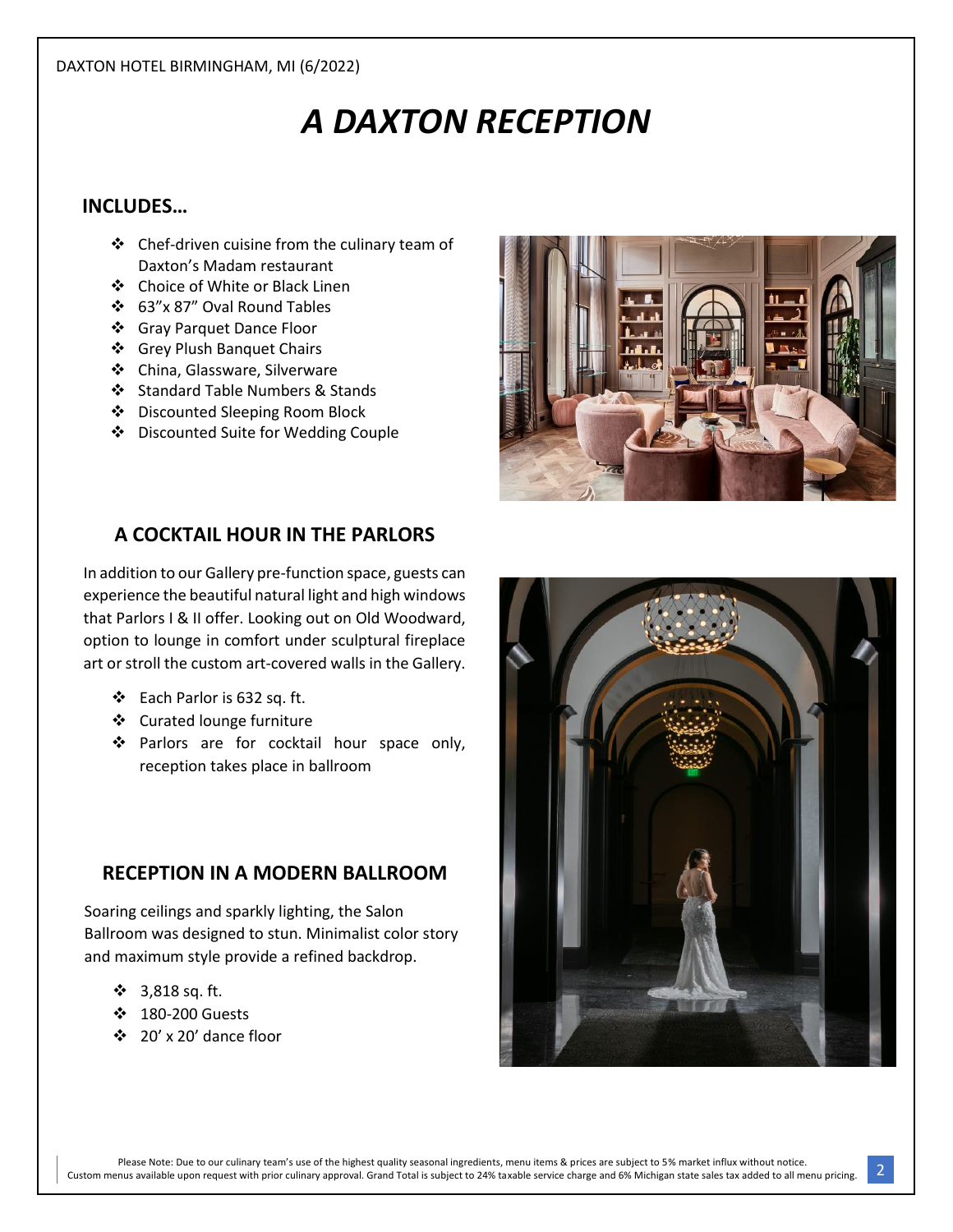# **Woodward Collection**

*Hors D'Oeuvres, 3 Course-Plated Dinner & 5 Hour Bar Includes sparkling wine toast for all guests*

# **Passed Hors D' Oeuvres**

4 pieces per guests 1 Hour of Service

#### **COLD- Choice of Two**

Beet tartare, fromage blanc panna cotta, citrus, tarragon Smoked salmon bon bon, citrus crème fraiche, caviar Wild mushroom crostini, herbed ricotta, parmigiano Compressed melon, prosciutto, thai basil syrup

#### **HOT- Choice of Two**

Chicken Empanada, Smoked Paprika, Cilantro Cream Crispy Vegetable Spring Roll, Sweet Thai Chili Artichoke Tart, Melted Leeks, Fromage Blanc Crispy Pork Belly, Michigan Apple Butter, Pickled Garlic Vegetable Samosa, Yukon Potato, Tamarind Chutney

# **Soup or Salad**

#### *Includes Freshly Baked Breads, Whipped Organic Butter & Fleur de Sel*

Choice of One All Guests Will Enjoy the Same Selection

Creamless Tomato, Basil Oil, Parmesan Tuile Cauliflower Bisque, Smoked Paprika Oil, Serrano Ham Butternut Squash, Chestnut Cream, Pumpkin Seed Oil Chilled Pea, Alaskan King Crab, Limoncello Granite

Caesar Salad, Crisp Pancetta, Croutons Organic Greens, Fennel, Citrus Supremes, Basil-Orange Vinaigrette Heirloom Radicchio, sunchokes, gem lettuce, pomegranate, pistachio Baby Spinach Salad, Beets, Goat Cheese Croutons, Hazelnut Vinaigrette

## **Entrée**

*\*\*A Pre-selected Choice of Two Single Entrées is available. Entrée Counts must be communicated to your catering service manager 14 days prior to your event. Seating Placement Cards with Menu Selections Must be Provided for Events with Two Entrée Selections \*\**

#### **FISH & SEAFOOD**

Hot Smoked Salmon, Creamy Red Corn Polenta, Wilted Spinach Olive Oil Roasted Cod, Potato Confit, Clam Chowder, Herb Pistou

#### **MEAT & POULTRY**

Roasted Pork Loin, Caramelized Apple, Orange-Peppercorn Glace Chicken Breast, Cauliflower, Carrot, Parsley Coulis Chicken Breast, Vegetable Gratin, Caramelized Onions, Chicken Jus Braised Beef Short Rib, White Cheddar Grits, Seared Greens, BBQ Jus NY Strip Loin, Yukon Potato Puree, Asparagus, Morel Jus

#### **VEGETARIAN & VEGAN**

Ancient Grain Salad, grilled hearts of palm, roasted peppers, citrus vinaigrette Porcini Mushroom Risotto, parsnip coulis, baby spinach, herb pesto Pappardelle Pasta, pistachio pesto, watercress sprigs, Calabrian chili

*Local Coffee & Hot Tea Served Upon Request*

Please Note: Due to our culinary team's use of the highest quality seasonal ingredients, menu items & prices are subject to 5% market influx without notice. Prease Note: Due to our culinary team's use of the nighest quality seasonal ingredients, menu items & prices are subject to 5% market influx without notice.<br>Custom menus available upon request with prior culinary approval.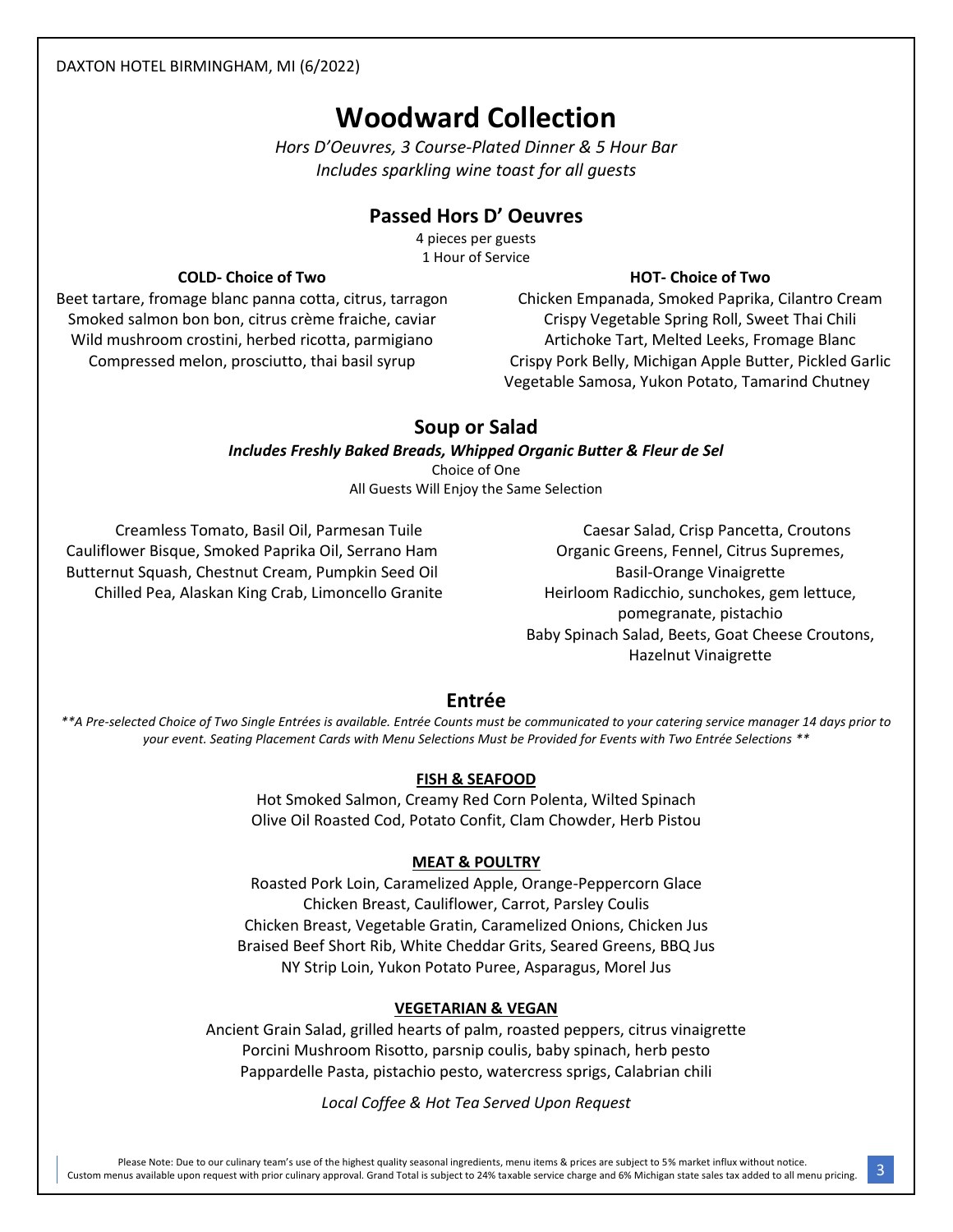# **Late Night Snack**

# **Choice of One**

Presented 1.5 Hours After Final Course of Dinner Service

Dry Aged Sliders, white cheddar, pickles, pickled pepper aioli Mini Coney Dogs, steamed buns, Coney chili, mustard & onions

## **5 Hour Bar Service**

#### **1 Bartender for every 75 guests Included** (Bartender Fee Typically \$150) **Maximum of 5.5 Hours of Bars Service Offered for All Events**

| <b>LIQUOR</b>                       | <b>BEER</b>                    | <b>WINE</b>                                                  |  |
|-------------------------------------|--------------------------------|--------------------------------------------------------------|--|
| Ketel One Vodka                     | Bell's Two Hearted IPA         | Chardonnay, Hess "Shirtail",<br>Monterey, California         |  |
| Bombay Sapphire Gin                 | <b>Seasonal Local Offering</b> |                                                              |  |
| Appleton Rum                        | Heineken                       | Cabernet Sauvignon, Hess "Shirtail",<br>Monterey, California |  |
| Espolon Anejo Tequila               | Miller Light                   |                                                              |  |
| Maker's Mark Bourbon                |                                | (Additional Uparaded Wine Available by                       |  |
| Rittenhouse Rye                     |                                | the Bottle-See Separate Wine List)                           |  |
| Dewars Scotch                       |                                |                                                              |  |
| Glen Grant 12 Single Malt<br>Scotch |                                |                                                              |  |

**\*Wine service may be provided during dinner by the bottle for an additional charge per bottle\* All Bar Service Includes Coca-Cola Products & Assorted Juices. Guests under 21 (\$25/Per Guest)**

## **\$200 Per Person**

\*\*\*\*\*\*\*\*\*\*\*\*\*\*\*\*\*\*\*\*\*\*\*\*\*\*\*\*\*\*\*\*\*\*\*\*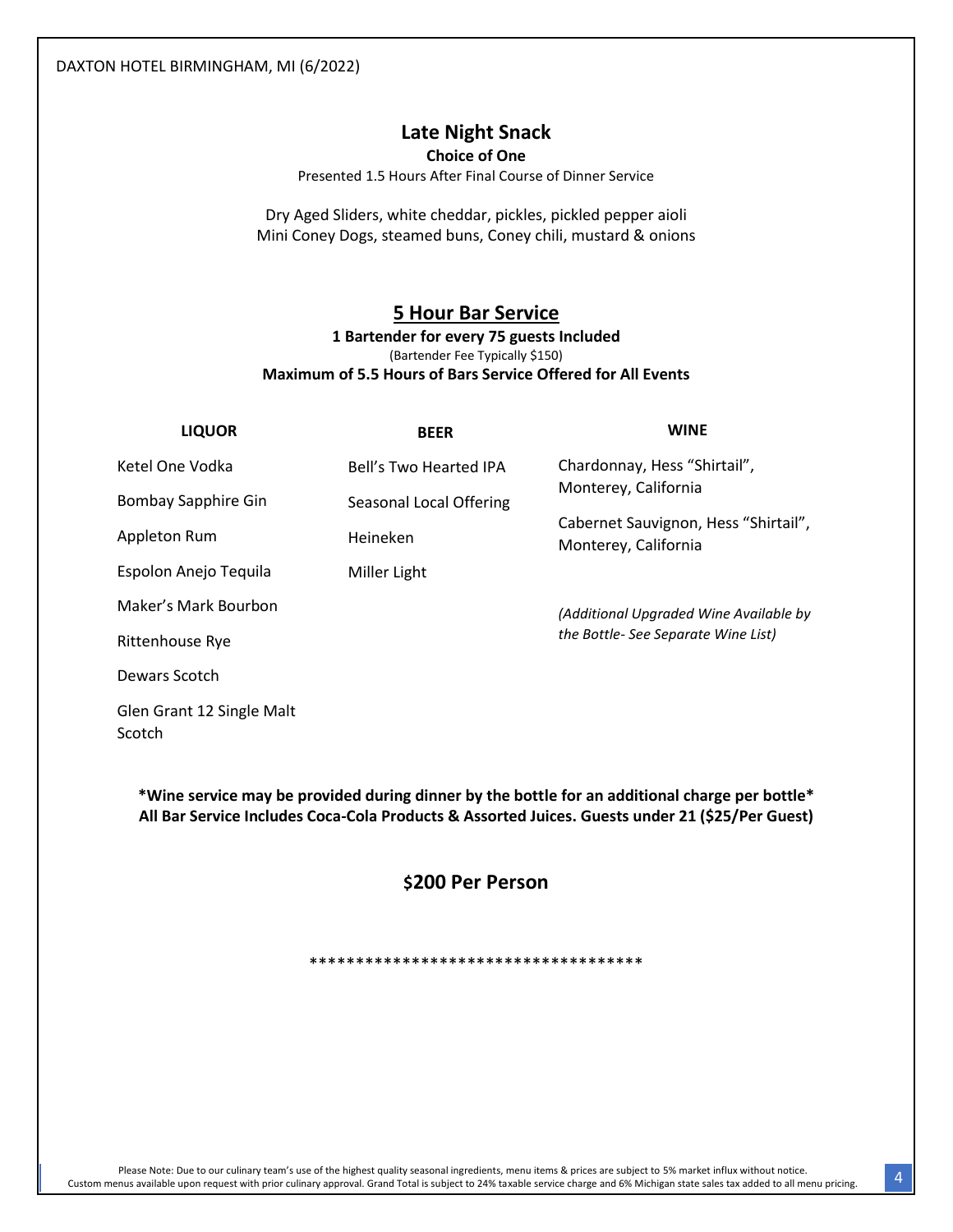# **Opulence Collection**

*Hors D'Oeuvres, 4 Course-Plated Dinner, & 5 Hour Bar Includes sparkling wine toast for all guests*

## **Passed Hors D' Oeuvres**

6 pieces per guests 1 Hour of Service

#### **COLD- Choice of Three**

Togarashi Seared Tuna, Rice Chips, Wasabi Tobiko Beet Tartare, Fromage Blanc Panna Cotta, Citrus, Tarragon Smoked Salmon Bon Bon, Citrus Crème Fraiche, Caviar Hamachi Sashimi, Green Apple, Aleppo Chili, Horseradish Poached Tiger Shrimp, Passion Fruit Cocktail Sauce

#### **HOT- Choice of Three**

Peekytoe Crab Cakes, Preserved Lemon Chicken Empanada, Smoked Paprika, Cilantro Cream Crispy Vegetable Spring Roll, Sweet Thai Chili Braised Beef, Chicken Fried, Rhubarb Compote Beef Tenderloin, Truffled Bread Pudding, Tomato Preserve Foraged Mushroom Wonton, Sambal, Plum Sauce Artichoke Tart, Melted Leeks, Fromage Blanc

#### **Signature Cocktail**

Choice of (1) Included, Offered During Cocktail Hour

**Aperol Spritz** Aperol, Sparkling Wine, Club Soda, Orange

**Madam** Espolon Blanco Tequila, Aperol, Habanero, Pineapple, Lime, Firewater Bitters

#### **Subourban** Heaven's Door Bourbon, St. Elizabeth Allspice, Hibiscus Syrup, Orange Bitters

# **Soup or Salad**

*Include Freshly Baked Breads, Whipped Organic Butter & Fleur de Sel*

Choice of One All Guests Will Enjoy the Same Selection

Creamless Tomato Soup, Basil Oil, Parmesan Tuile Cauliflower Bisque, Smoked Paprika Oil, Serrano Ham Butternut Squash Soup, Chestnut Cream, Pumpkin Seed Oil Lobster Bisque, Charred Corn Flan, Sweet Corn Shoots Chilled Pea Soup, Alaskan King Crab, Limoncello Granite

Caesar Salad, Anchovy Vinaigrette, Croutons Israeli Salad, Za'atar Fonio, Preserved Lemon, Sumac Vinaigrette Organic Greens, Fennel, Citrus Supremes, Basil-Orange Vinaigrette Heirloom Radicchio, sunchokes, gem lettuce, pomegranate, pistachio Daxton Cobb, Bacon, Smoked Bleu, Soft Boiled Egg, Tarragon Dressing Baby Spinach Salad, Beets, Goat Cheese Croutons, Hazelnut Vinaigrette Arugula, Fennel Panna Cotta, Pecan Marmalade, Citrus Vinaigrette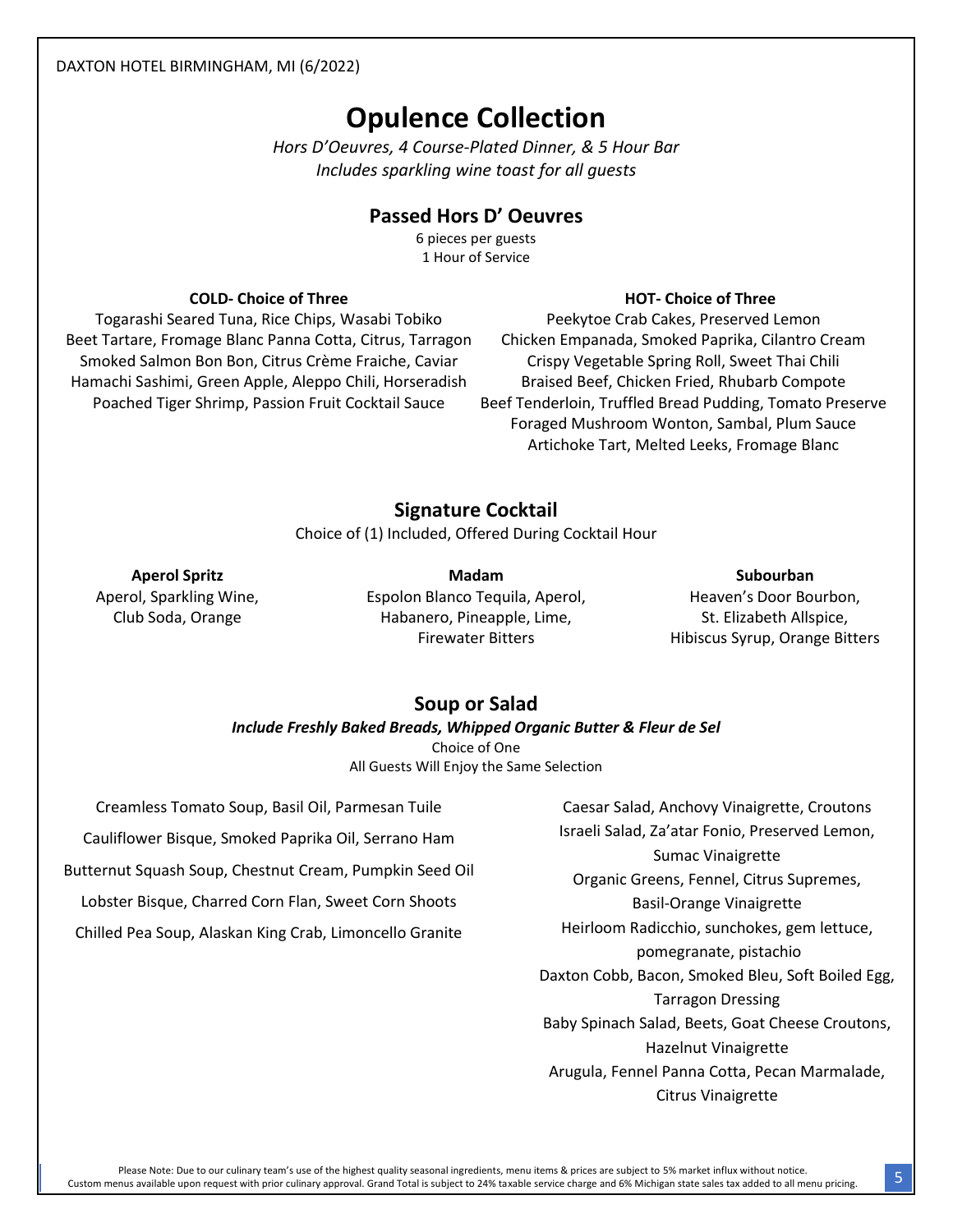#### DAXTON HOTEL BIRMINGHAM, MI (6/2022)

#### **Entrée**

*\*\*A Pre-selected Choice of Two Single Entrées or One Duet Entrée is available. Entrée Counts must be communicated to your catering service manager 14 days prior to your event. Seating Placement Cards with Menu Selections Must be Provided for Events with Multiple Entrée Selections \*\**

#### **Single Entrée Selections**

#### **FISH & SEAFOOD**

Pacific Snapper, Forbidden Rice, Roasted Eggplant, Coriander Chutney Hot Smoked Salmon, Creamy Red Corn Polenta, Wilted Spinach Grilled Ono, Coconut Sticky Rice, Lotus Root, Miso-Citrus Glaze Olive Oil Roasted Cod, Potato Confit, Clam Chowder, Herb Pistou

#### **MEAT & POULTRY**

Pork Tenderloin, Maitake Mushrooms, Hazelnut & Asian Pear Salad Chicken Breast, Cauliflower, Carrot, Parsley Coulis Braised Beef Short Rib, Parsnip Puree, Fennel, Blood Orange Reduction NY Strip Loin, Yukon Potato Puree, Asparagus, Morel Jus Beef Tenderloin, Horseradish Potatoes, French Beans, Red Wine Jus Rack of Lamb, Artichoke Hearts, Gigante Beans, Mint Gremolata

#### **VEGETARIAN & VEGAN**

Ancient Grain Salad, grilled hearts of palm, roasted peppers, citrus vinaigrette Porcini Mushroom Risotto, parsnip coulis, baby spinach, herb pesto Cauliflower Trio, roasted, raw & pickled with laurel and celery leaves Pappardelle Pasta, pistachio pesto, watercress sprigs, Calabrian chili

#### **Duet Entrée Selections**

#### **DUET PLATE**

Herb Roasted Chicken and Seared Salmon Beef Tenderloin and Grilled Shrimp Roasted New York Strip and Herb Roasted Chicken

Set #1: Charred Broccolini, Potato Puree, Balsamic Jus Set #2: Creamy Potato, Roasted Mushroom, Herb Pesto

#### **DESSERT**

*All Guests will Enjoy the Same Selection* Dulce de Leche Cheesecake, Banana Caramel, Coffee Ice Cream Michigan Apple Bread Pudding, Whiskey Caramel, Vanilla Ice Cream Seasonal Fruit Tart, Honey Pear Sherbet, Crème Fraiche Sauce Crème Brûlée Creampuff, Tahitian Vanilla, Grapefruit Sorbet Valrhona Chocolate Cake, Chocolate Sauce, Salted Caramel Ice Cream

*Local Coffee & Hot Tea Offered and Served with Dessert*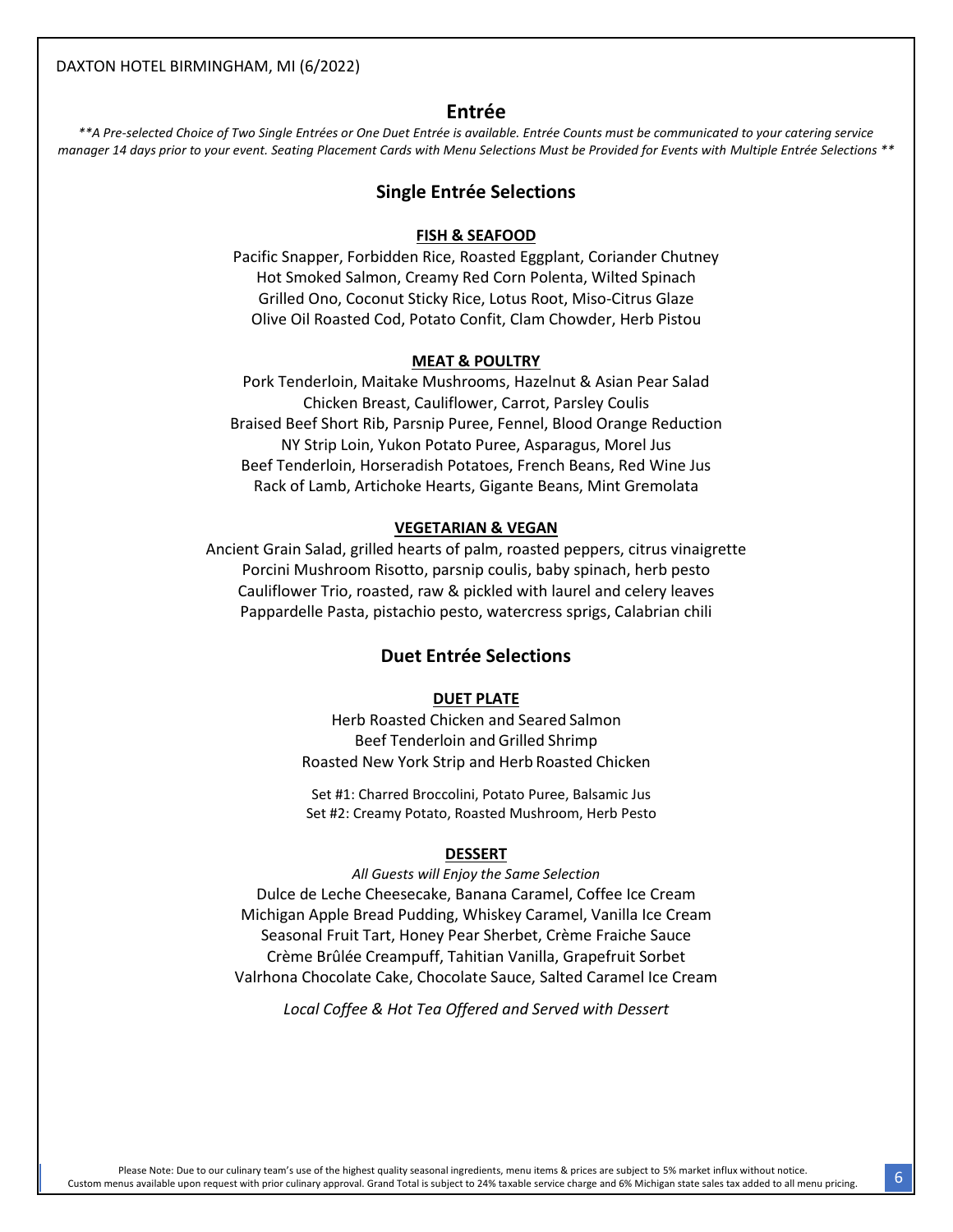#### DAXTON HOTEL BIRMINGHAM, MI (6/2022)

## **Luxe Coffee Station**

*Station Set up After Dinner Refreshed for 90 Minutes* Freshly Brewed Great Lakes Coffee, Decaffeinated Coffee, Selection of Rishi Tea with local honey, assorted flavored syrups, Ceylon cinnamon, Tahitian vanilla sugar and assorted rock candy

# **Late Night Snack**

**Choice of One** 

Presented 1.5 Hours After Final Course of Dinner Service

Dry Aged Sliders, white cheddar, pickles, pickled pepper aioli Chicken & Waffles, Korean fried chicken with a hot honey drizzle Hand cut French fry bar, spicy aioli, house made ketchup, cheddar fondue Mini Coney Dogs, steamed buns, Coney chili, mustard & onions

#### **5 Hour Bar Service 1 Bartender for every 75 guests Included** (Bartender Fee Typically \$150) **Maximum of 5.5 Hours of Bars Service Offered for All Events**

| <b>LIQUOR</b>               | <b>BEER</b>             | <b>WINE</b>                                                                  |
|-----------------------------|-------------------------|------------------------------------------------------------------------------|
| Ketel One Vodka             | Bell's Two Hearted IPA  | Chardonnay, Hess "Shirtail", Monterey,<br>California                         |
| Grey Goose Vodka            | Seasonal Local Offering |                                                                              |
| Hendricks Gin               | Heineken                | Cabernet Sauvignon, Hess "Shirtail",<br>Monterey, California                 |
| Espolon Anejo Tequila       | Miller Light            |                                                                              |
| Basil Hayden Bourbon        |                         | (Additional Uparaded Wine Available by<br>the Bottle-See Separate Wine List) |
| Russel's Reserve 6 yr. Rye  |                         |                                                                              |
| Johnnie Walker Black Scotch |                         |                                                                              |
| Suntory Toki Scotch         |                         |                                                                              |

**\*Wine service may be provided during dinner by the bottle for an additional charge per bottle\* All Bar Service Includes Coca-Cola Products & Assorted Juices. Guests under 21 (\$25/Per Guest)**

## **\$250 Per Person**

#### \*\*\*\*\*\*\*\*\*\*\*\*\*\*\*\*\*\*\*\*\*\*\*\*\*\*\*\*\*\*\*\*\*\*\*\*

Please Note: Due to our culinary team's use of the highest quality seasonal ingredients, menu items & prices are subject to 5% market influx without notice. Custom menus available upon request with prior culinary approval. Grand Total is subject to 24% taxable service charge and 6% Michigan state sales tax added to all menu pricing. 7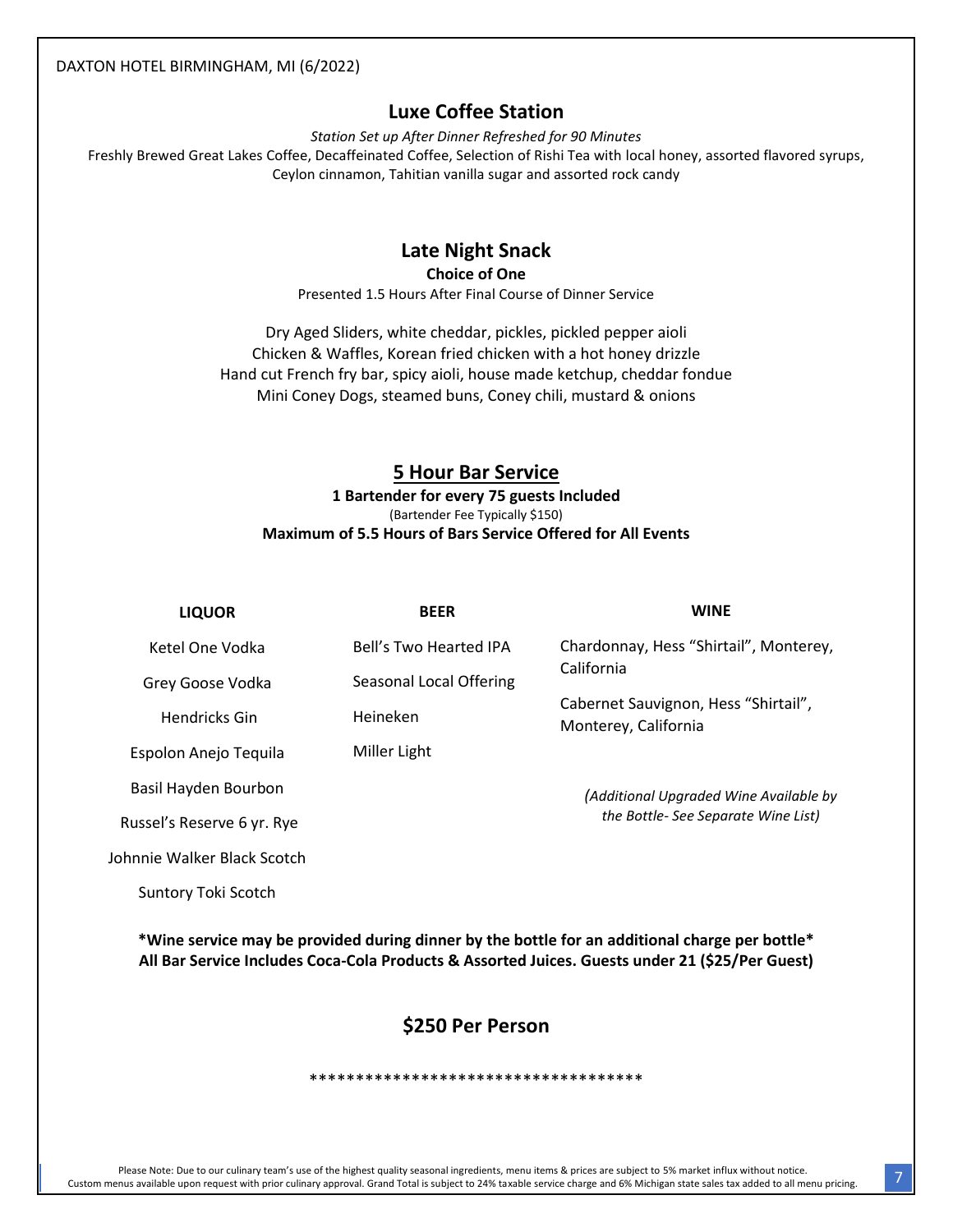# **Enhancements**

#### **PREMIUM HORS D'OEUVRES UPGRADES**

2 Pieces per person provided Hors D' Oeuvres Provided for 1 Hour of Service

**COLD** Lobster Rice Paper Roll, Soy Caramel, Toasted Sesame \$14 Per Guest

**HOT** Dayboat Scallops, Ginger-Orange Vinaigrette, Shallot \$12 Per Guest

Foie Gras Parfait, Pistachio, Huckleberry Pudding \$14 Per Guest

Beef Tenderloin, Truffle Bread Pudding, Tomato Jam \$14 Per Guest

#### **ADD A COURSE**

All Guests will Enjoy the Same Selection

**CHEF'S SOUP** \$8 /Per Guest **ORGANIC GREENS SALAD** \$9 /Per Guest

#### **PLATED HOT APPETIZERS**

Potato Gnocchi, Lobster & Corn Ragout, Shellfish Bisque- \$19/Per Guest Wild Mushroom Risotto, Black Truffle, Shaved Parmesan- \$18 Per Guest Butternut Squash, Agnolotti, Sage Brown Butter, Prosciutto- \$13/Per Guest Poached Farm Egg, Red Farm Polenta, Parmigiano Fondue- \$12/Per Guest

#### **PLATED COLD APPETIZERS**

Big Eye Tuna Tartare, Seaweed Salad, Sesame Wonton, Fresh Wasabi- \$15/Per Guest Local Burrata, Parma Ham, Roasted Fig Compote, Charred Sourdough- \$16/Per Guest Beef Carpaccio, Farm Egg Yolk, Multigrain Toast, Shaved Bottarga- \$13/Per Guest Cured Salmon, Seeds, Lemon Crème Fraiche, Petite Mache-\$ 16/Per Guest Smoked Duck Breast, Honey, Michigan Apples, Watercress- \$14/Per Guest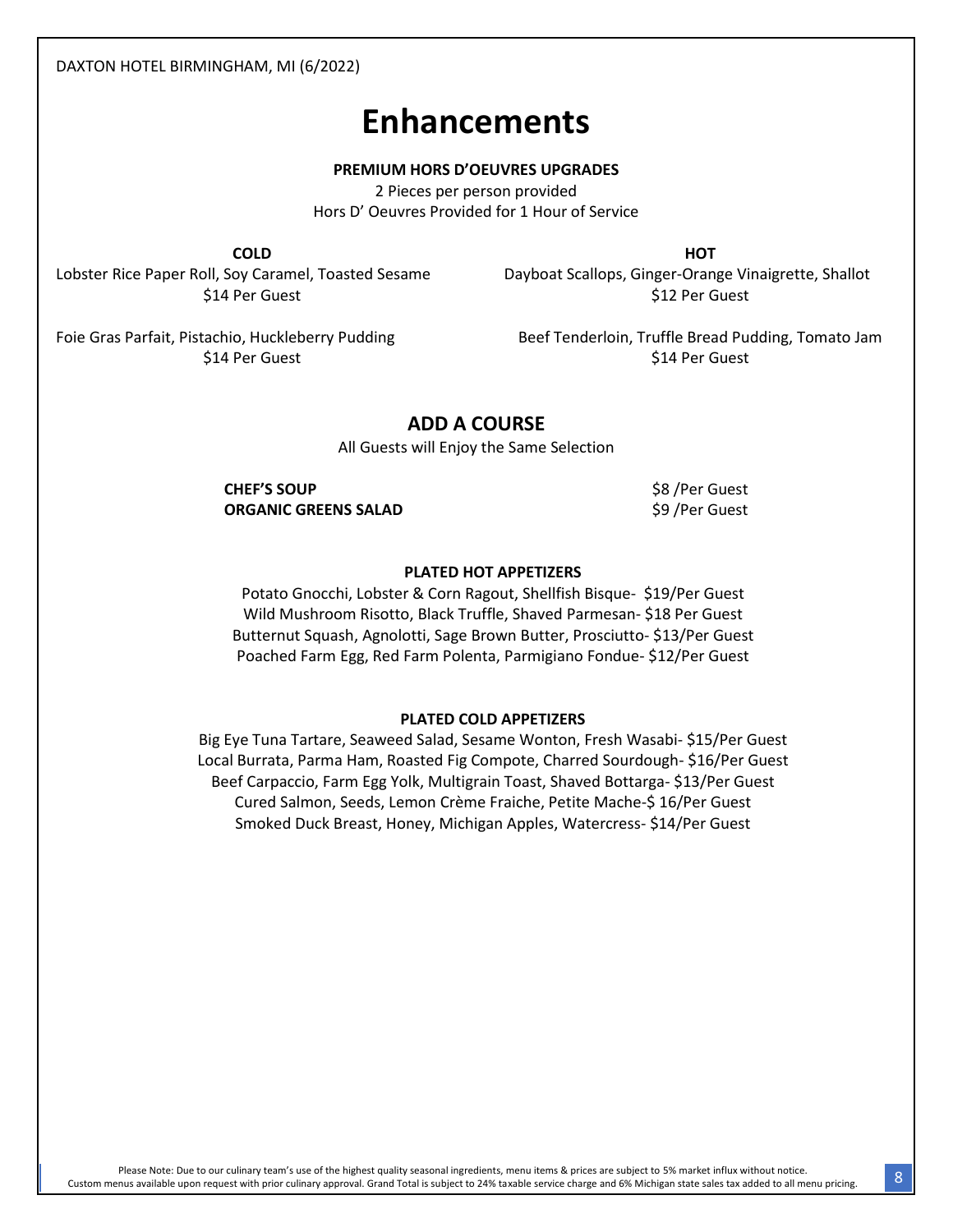# **Sweet Enhancements**

# **DISPLAYED STATIONS**

*based on 60 minutes of service Minimum guest count of 25*

#### **The Enthusiast**

Chocolate chip & Jacobsen sea salt cookies Valrhona dark chocolate brownies Oatmeal Golden Raisin Cookies **\$14/Per Guest**

#### **The Legend**

Seasonal cake cites Seasonal fruit tart Chocolate ganache cake Crème brulee cream puff **\$22/Per Guest**

#### **The Aficionado**

Daxton Chocolate Truffles Dulce de leche cheesecake Citron meringue tart Chocolate caramel bar Raspberry macaron **\$28/Per Guest**

# **ACTION STATIONS**

*based on 90 minutes of service 1 Chef Attendant required per 25 guests - \$150*

#### **Daxton Gelato**

Tahitian vanilla bean, hazelnut, and raspberry gelatos Chocolate shortbread, crunchy raspberry, candied hazelnut Valrhona chocolate syrup, sea salt caramel, rum caramel, Vanilla ice cream **\$20/Per Guest**

> **Praline Doughnut Holes** hazelnut chocolate sauce **\$14/Per Guest**

#### **CAKE CUTTING FEE**

We would be honored to Cut & Plate your Vendor Provided Wedding Cake. Cake Cutting to Include Chef's Signature Sweet Garnish of Organic Seasonal Berries & Whipped Cream

**\$5 Per Person**

# **UPGRADED CAKE PLATE ENHANCEMENTS**

Charged in addition to your cake cutting fee

Choice of Daxton Gelato or Sorbet -\$6/Per Guest Selection of a Custom Flavor of Gelato or Sorbet-\$8/Per Guest Personalized Chocolate Bon Bon Trio (Order due 3 months in advance)-\$12/Per Guest Personalized Mini Macaron (Order due 1 month in advance)-\$6/Per Guest Personalized Box of 6 Macarons (Order due 3 months in advance)-\$24/Per Box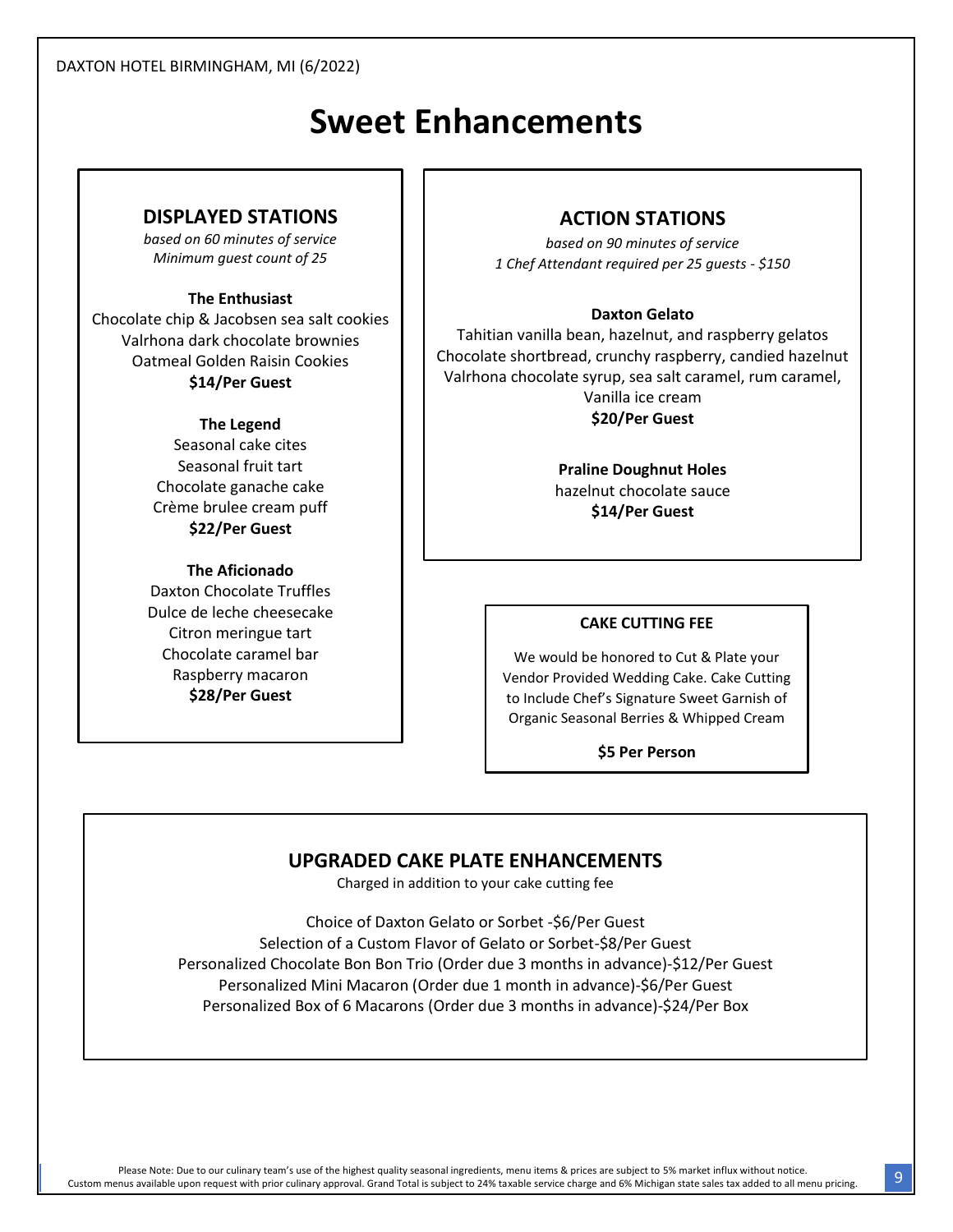# **Beverage**

# **Luxe Coffee Station**

*Station Set up After Dinner Refreshed for 90 Minutes*

Freshly Brewed Great Lakes Coffee, Decaffeinated Coffee, Selection of Rishi Tea with local honey, assorted flavored syrups, Ceylon cinnamon, Tahitian vanilla sugar and assorted rock candy

**\$12/Per Guest**

# **Soft Drink, Iced Tea, Lemonade, Juice Bar**

**Three Hours:** \$15/Per Guest **Four Hours:** \$22/Per Guest **Five Hours:** \$29/Per Guest

# **Hosted Beer & Wine Only**

Includes sparkling wine or Rosé, (2) Beer Selections, (1) red and (1) white wine (from Daxton Bar) & Coke products

**Two Hours:** \$30 per person **Three Hours:** \$36 per person Four Hours: \$41 per person Five Hours: \$47 per person

# **Consumption Bar**

| <b>House Wine:</b>               | $$12/g$ lass   |
|----------------------------------|----------------|
| <b>Craft Beer:</b>               | \$6/each       |
| <b>Classic Spirits:</b>          | \$12/each      |
| <b>Premium Spirits:</b>          | \$14/each      |
| Super Premium Spirits: \$16/each |                |
| <b>Coke Products:</b>            | \$6/each       |
| <b>Bottled Water:</b>            | \$6/per bottle |

\*\*\$150 Per Bartender\*\* (one per 75 guests required)

#### **Maximum of 5.5 Hours of Bars Service Offered for All Events**

## **Signature Cocktail**

Choice of (1) Included, Offered During Cocktail Hour

#### **Aperol Spritz**

Aperol, Sparkling Wine, Club Soda, Orange

**Madam** Espolon Blanco Tequila, Aperol, Habanero, Pineapple, Lime, Firewater Bitters

#### **Subourban**

Heaven's Door Bourbon, St. Elizabeth Allspice, Hibiscus Syrup, Orange Bitters

#### **\$12/Per Guest**